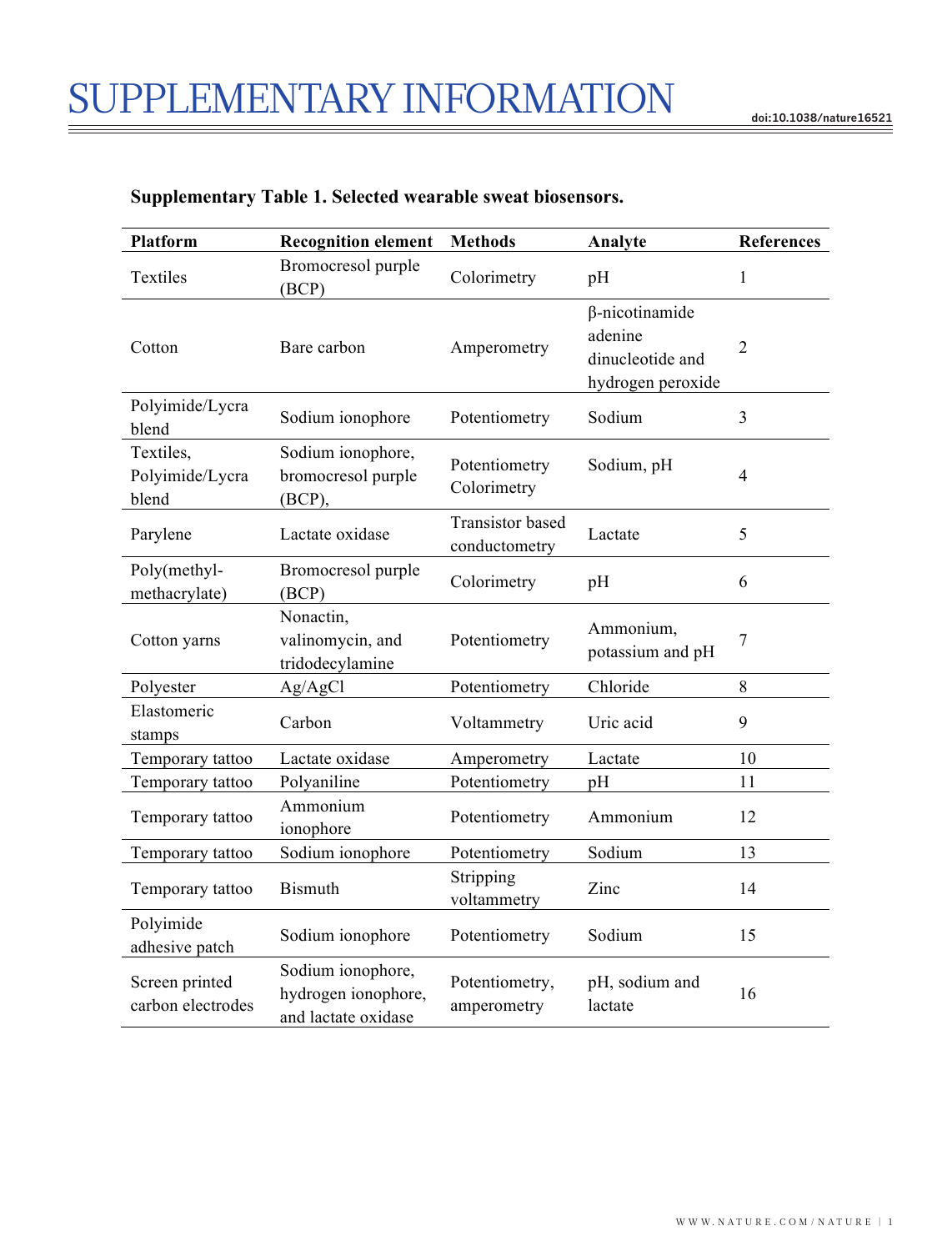## **Supplementary discussions for selection of the target analytes**

The panel of target analytes and skin temperature is selected based on their informative role in understanding an individual's physiological state. For example, excessive loss of sodium and potassium in sweat could result in hyponatremia, hypokalemia, muscle cramps or dehydration<sup>17,18</sup>. Sweat sodium and potassium could be useful biomarkers for electrolyte imbalance<sup>18</sup> and Cystic Fibrosis diagnosis<sup>19,20</sup>. Sweat glucose is shown to come from blood glucose<sup>21</sup>. Glucose monitoring is the key to managing diabetes, and several papers have reported that sweat glucose levels are correlated with blood glucose levels $^{22-24}$ . As such, sweat glucose sensing could potentially serve as a non-invasive way for blood glucose monitoring. Sweat lactate analysis is important for many potential clinical applications<sup>25</sup>. For instance, sweat lactate is shown to potentially be a very useful early warning indicator of pressure ischemia<sup>26-29</sup>. It may also be used to monitor physical performance since lactate is a product of anaerobic metabolism. It was proposed that detection of sweat lactate could offer a non-invasive way for blood lactate monitoring; however, very poor correlation was found between blood and sweat lactate levels<sup>30,31</sup>. There are also reports on using sweat lactate as a biomarker for panic disorder or Frey's syndrome<sup>32,33</sup>. Skin temperature is clinically informative of a variety of diseases and skin injuries such as pressure ulcers<sup>34,35</sup>. It is an effective indicator of human sensations and provides a lot of clinical information about cardiovascular health, cognitive state and malignancy<sup>34</sup>. Additionally, skin temperature measurements are necessary to compensate and to eliminate the influence of temperature variation on the chemical sensors' readings through a built-in signal processing functionality.

## **References**

- 1. Morris, D. *et al.* Bio-sensing textile based patch with integrated optical detection system for sweat monitoring. *Sens. Actuators B: Chem.* **139**, 231–236 (2009).
- 2. Yang, Y. L. *et al.* Thick-film textile-based amperometric sensors and biosensors. *Analyst* **135**, 1230–1234 (2010).
- 3. Schazmann, B. *et al.* A wearable electrochemical sensor for the real-time measurement of sweat sodium concentration. *Anal. Methods* **2**, 342–348 (2010).
- 4. Coyle, S. *et al.* BIOTEX—Biosensing textiles for personalised healthcare management. *IEEE Trans. Inf. Technol. Biomed*. **14**, 364-370 (2010).
- 5. Khodagholy, D. *et al*. Organic electrochemical transistor incorporating an ionogel as a solid state electrolyte for lactate sensing. *J. Mater. Chem.* **22**, 4440–4443 (2012).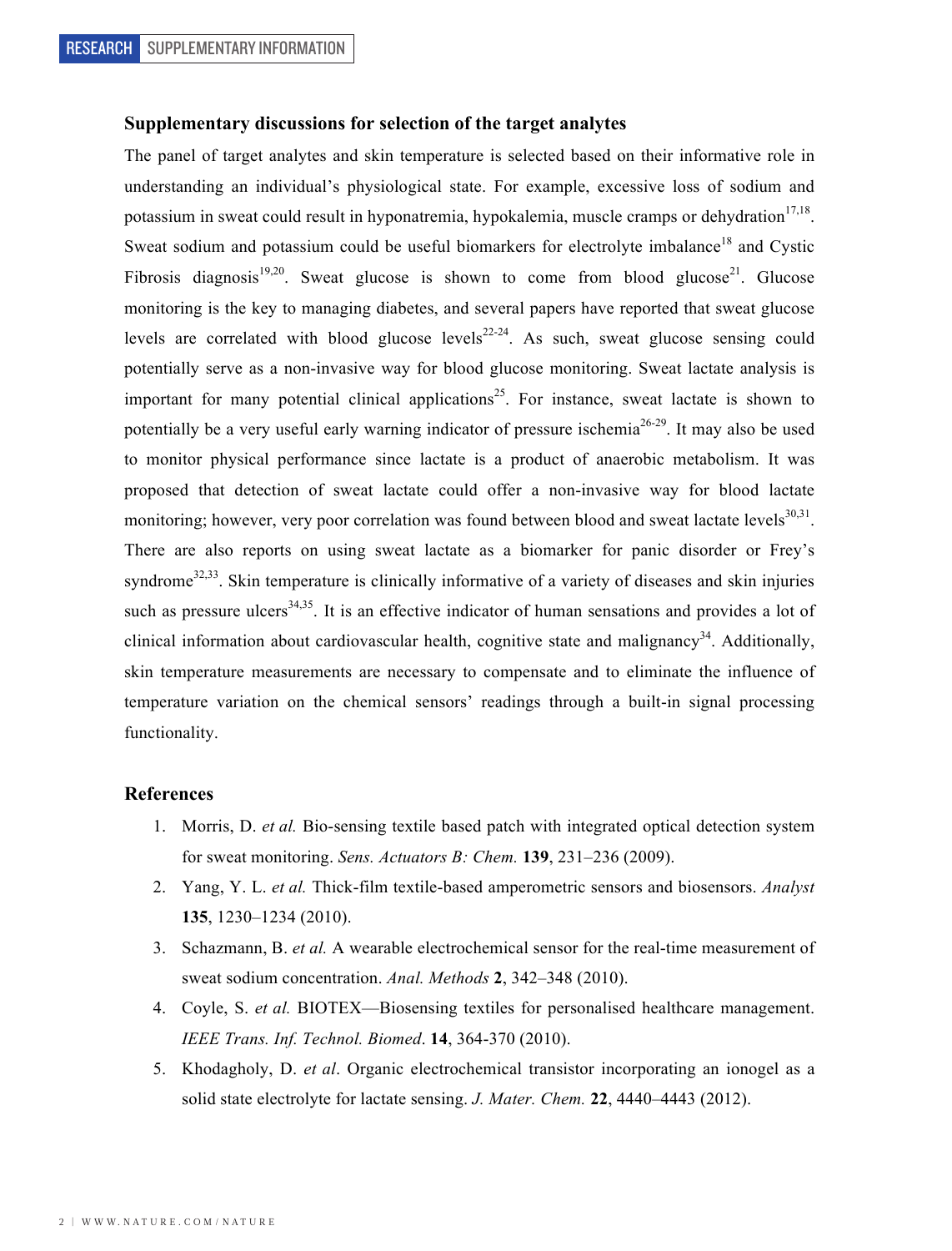- 6. Curto, V. F. *et al.* Concept and development of an autonomous wearable micro-fluidic platform for real time pH sweat analysis. *Sens. Actuators B Chem.* **175**, 263–270 (2012).
- 7. Guinovart, T. *et al.* Potentiometric sensors using cotton yarns, carbon nanotubes and polymeric membranes. *Analyst* **138**, 5208–5215 (2013).
- 8. Gonzalo-Ruiz, J. *et al.* Early determination of cystic fibrosis by electrochemical chloride quantification in sweat. *Biosens. Bioelectron.* **24**, 1788–1791 (2009).
- 9. Windmiller, J. R. *et al.* Stamp transfer electrodes for electrochemical sensing on nonplanar and oversized surfaces. *Analyst* **137**, 1570–1575 (2012).
- 10. Jia, W. *et al.* Electrochemical tattoo biosensors for real-time noninvasive lactate monitoring in human perspiration. *Anal. Chem.* **85**, 6553–6658 (2013).
- 11. Bandodkar, A. J. *et al.* Tattoo-based potentiometric ion-selective sensors for epidermal pH monitoring. *Analyst* **138**, 123–128 (2013).
- 12. Guinovart, T. *et al.* A potentiometric tattoo sensor for monitoring ammonium in sweat *Analyst* **138**, 7031–7038 (2013).
- 13. Bandodkar, A. J. *et al.* Epidermal tattoo potentiometric sodium sensors with wireless signal transduction for continuous non-invasive sweat monitoring. *Biosens. Bioelectron.* **54**, 603–609 (2014).
- 14. Kim, J. *et al*. Wearable temporary tattoo sensor for real-time trace metal monitoring in human sweat. *Electrochem. Commun.* **51**, 41–45 (2015).
- 15. Rose, D. P. *et al.* Adhesive RFID sensor patch for monitoring of sweat electrolytes. *IEEE Transact. Biomed. Eng.* **62**, 1457–1465 (2015).
- 16. Bembnowicz, P. *et al.* Wearable electronic sensor for potentiometric and amperometric measurements. *IEEE International Conference on Body Sensor Networks (BSN)*, 1-5, 2013.
- 17. Speedy, D. B., Noakes, T. D., Schneider, C. Exercise-associated hyponatremia: a review. *Emerg. Med.* **13**, 17–27 (2001).
- 18. Bergeron, M. F. Heat cramps: fluid and electrolyte challenges during tennis in the heat. *J. Sci. Med. Sport* **6**, 19–27 (2003).
- 19. Green, A., Dodds, P., Pennock, C. A study of sweat sodium and chloride; criteria for the diagnosis of cystic fibrosis. *Ann. Clin. Biochem.* **22**, 171–174 (1985).
- 20. Reddy, M. M., Quinton, P. M. Cytosolic potassium controls CFTR deactivation in human sweat duct. *Am. J. Physiol. Cell Physiol.* **291**, C122-C129 (2006).
- 21. Boysen, T. C., Yanagawa, S., Sato, F., Sato, K. A modified anaerobic method of sweat collection. *J. Appl. Physiol.* **56**, 1302–1307 (1984).